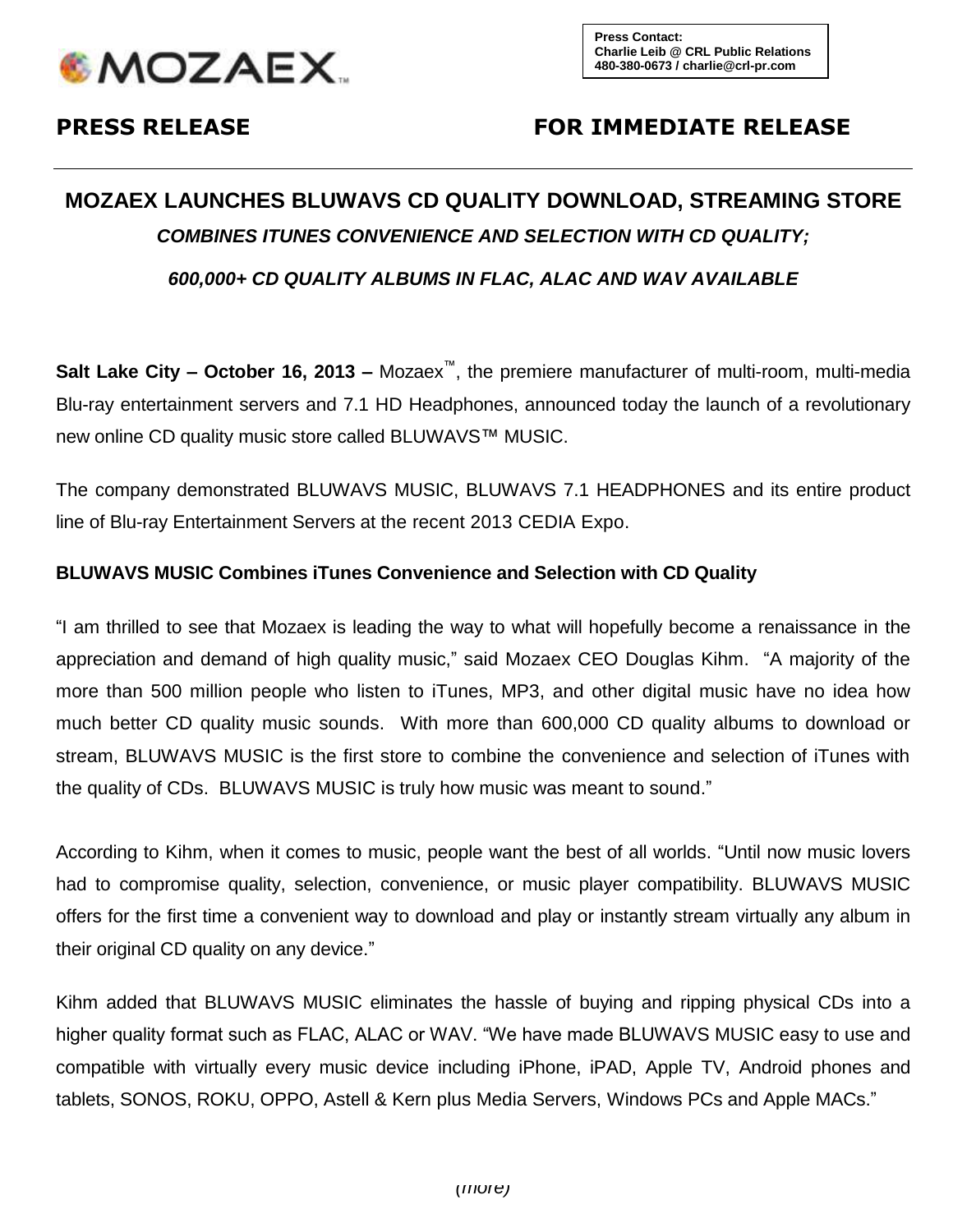#### **BLUWAVS MUSIC is the Largest CD Quality Music Store. Supports Downloads and Streaming.**

With more than 600,000 CD quality albums to choose from, BLUWAVS MUSIC represents the world's largest selection of downloadable or streamable CD quality albums.

The user can select one or more high-res formats, namely FLAC, ALAC or WAV. They may also choose to have the CD disc shipped to them in the U.S. or Canada. If the album is not immediately available for downloading, then they will be notified when the album is available, which averages two to three days.

All three audio file formats are digitized at the album's original mastered sample rate. All current albums are sampled at 44 kHz/16 bits or "CD quality". Future "Master Studio quality" albums are being planned for release with both two channel stereo and 5.1 channels of audio sampled at 96 kHz/24 bits.

The average "CD quality" music sample bit rate equates to 1.4Mbps. CD quality songs played at 1.4Mbps have a music bit rate that is on average four to five times that of MP3 or iTunes "AAC" songs which are typically played at a sample bit rate between 250Kbps to 320Kbps. BLUWAVS MUSIC is the first store to offer instant streaming of CD quality music from the cloud. Based on Google® Drive you can either download your music or directly stream it from the cloud.

### **BLUWAVS MUSIC Satisfies the "Sweet Sound Spot" of the Digital Music Market**

"What's nice about BLUWAVS MUSIC is that you can generally hear the improved CD quality compared to MP3 or iTunes when played on virtually any music player and a better than average pair of headphones or speakers," added Kihm. "Virtually every domestic or international album that has been released is available in CD quality. If we don't have it we will try and get it for you."

Kihm continued, "BLUWAVS MUSIC truly satisfies the 'sweet sound spot' of the market because everyone can now enjoy their favorite music downloaded or streamed with CD quality on virtually any music player."

#### **BLUWAVS MUSIC Streaming Apps Are Available for Android and iPhone**

Mozaex also offers 3<sup>rd</sup> party Android and iPhone Apps to stream your music directly from Google Drive.

#### **Dealers and their Clients Can Now Capitalize on the Online Music Revolution**

"To meet the needs of the music aficionado who would prefer to have their dealer setup their home audio system with BLUWAVS MUSIC, we are also making BLUWAVS MUSIC available via Mozaex's network of 15 international distributors and more than 750 dealers in 27 countries," Kihm explained. "Authorized Mozaex dealers may sign up to the BLUWAVS MUSIC affiliate program in the Mozaex dealer portal."

The BLUWAVS MUSIC store will soon be accessible on the company's media servers and may be played on the company's award winning BLUWAVS FIJI 7.1 HD Audio Headphones. BLUWAVS are the first headphones to deliver discrete 7.1 HD Audio via an HDMI headphone receiver called the Blender.